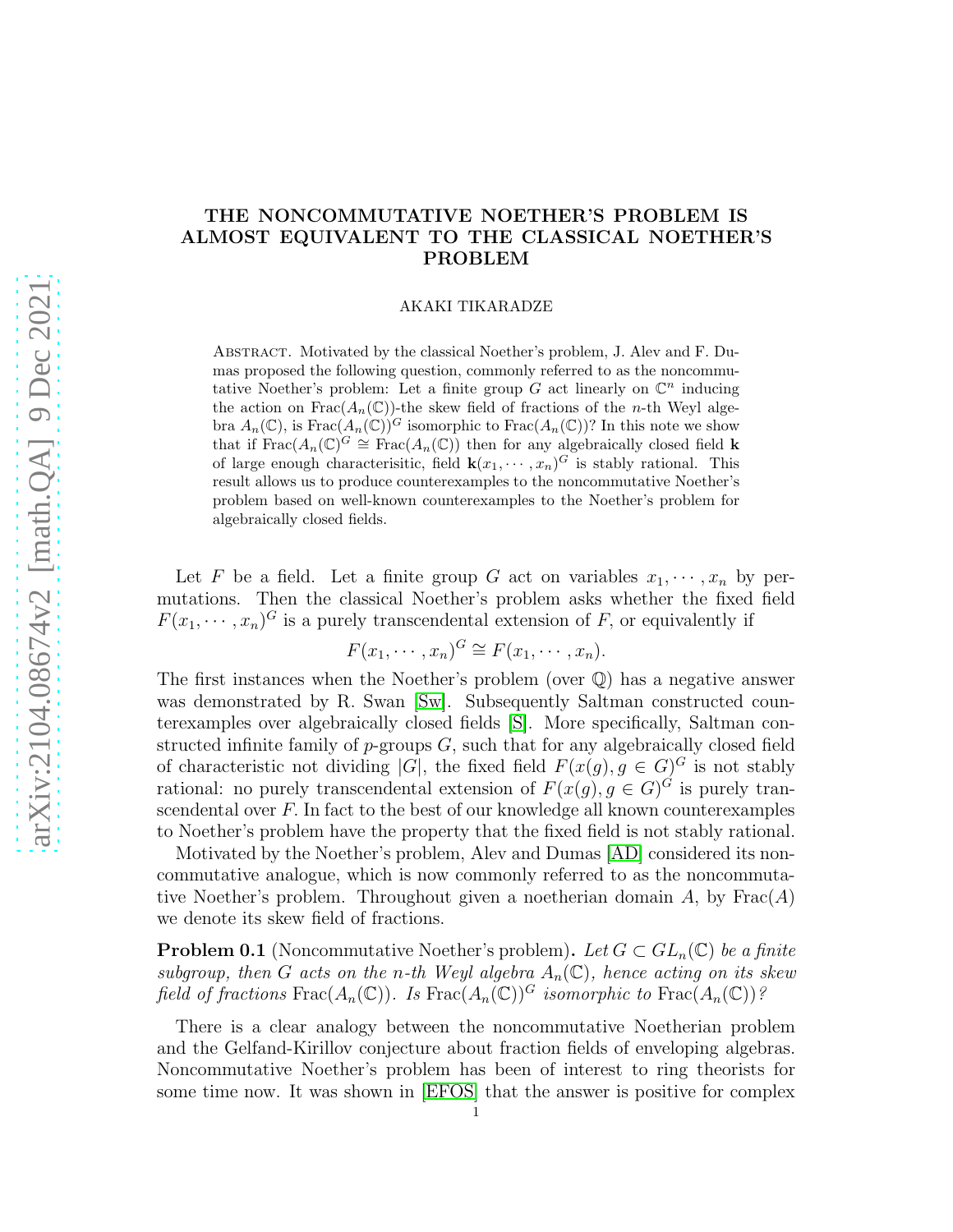## 2 AKAKI TIKARADZE

reflection groups. More generally, it was proved by Futorny and Schwarz in [\[FS\]](#page-3-2) that if the classical Noether's problem has a positive answer for  $G$ , then so does the noncommutative one.

In this note we show that counterexamples to the Noether's problem by Saltman also give counterexamples to the noncommutative one.

<span id="page-1-0"></span>**Theorem 0.1.** Let  $G \subset GL_n(\mathbb{Z})$  be a finite group such that Frac $(A_n(\mathbb{C}))^G \cong$ Frac $(A_n(\mathbb{C}))$ . Then for all sufficiently large primes p field  $\overline{\mathbb{F}_p}(x_1,\dots,x_n)^G$  is stably rational. In particular, if G is any of the groups constructed by Saltman [\[S\]](#page-3-1), then viewing  $A_n(\mathbb{C})$  as the ring of differential operators on  $\mathbb{C}[x(q), q \in G]$ with the usual action of G, we have that  $\text{Frac}(A_n(\mathbb{C}))^G \ncong \text{Frac}(A_n(\mathbb{C}))$ .

Our result and its proof is motivated by Premet's work on the Gelfand-Kirillov conjecture for semi-simple Lie algebras [\[P\]](#page-3-3), in which he settled the conjecture negatively for simple Lie algebras of types  $B_n, n \geq 3, D_n, n \geq 4, E_6, E_7, E_8, F_4$ .

Recall that if  $char(F) = p$ , then the center of the *n*-th Weyl algebra

$$
A_n(F) = F\langle x_1, \cdots, x_n, y_1, \cdots, y_n \rangle
$$

which is given with the usual generators and the usual relations

$$
[y_i, x_j] = \delta_{ij}, \quad [y_i, y_j] = 0 = [x_i, x_j]
$$

equals to

$$
Z(A_n(F)) = F[x_1^p, \cdots, x_n^p, y_1^p, \cdots, y_n^p].
$$

More generally, given a smooth affine variety  $X$  over an algebraically closed field  $k$  of characteristic p, we recall the following well-known description of the center of the ring of crystalline differential operators  $D(X)$ (no divided powers). Given a vector field  $\xi \in Der_{\mathbf{k}}(\mathcal{O}(X))$ , denote by  $\xi^{[p]} \in Der_{\mathbf{k}}(\mathcal{O}(X))$  its p-th power. Then  $Z(D(X))$  is generated over  $\mathcal{O}(X)^p$  by

$$
\xi^p - \xi, \xi \in Der_{\mathbf{k}}(\mathcal{O}(X)),
$$

which yields a canonical isomorphism between  $Z(D(X))$  and the Frobenius twist of the ring of functions on the cotangent bundle of  $X$ , see [\[BMR\]](#page-2-2). In particular, it follows that  $\text{Frac}(Z(D(X)))$  is a purely transcendental extension of  $\mathbf{k}(X)^p$ .

The next result allows the passage from characteristic  $\theta$  to characteristic  $p$ setting, it is very similar to[[\[P\]](#page-3-3), Theorem 2.1].

<span id="page-1-1"></span>**Lemma 0.1.** Let  $S \subset \mathbb{C}$  be a finitely generated ring, let A be an S-algebra, such that it can be equipped with an ascending filtration concentrated in non negative degrees, so that  $gr(A)$  is a finitely generated commutative domain over S. Assume that  $gr(A) \otimes \mathbb{C}$  is a domain. Let  $\text{Frac}(A \otimes \mathbb{C}) \cong \text{Frac}(A_n(\mathbb{C}))$  for some n. Then for all  $p \gg 0$ , there exists a base change  $S \to \mathbf{k}$  to an algebraically closed field of characteristic p so that  $\text{Frac}(A_k) \cong \text{Frac}(A_n(k)).$ 

Proof.The proof closely follows that of [[\[P\]](#page-3-3), Theorem 2.1], so some details are omitted. Let  $u_i, u'_i, v_i, v'_i \in A, 1 \leq i \leq n$  be so that  $u_i^{-1}u'_i$  $v_i^{\prime}, v_i^{-1}v_i^{\prime}$  $i, 1 \leq i \leq n$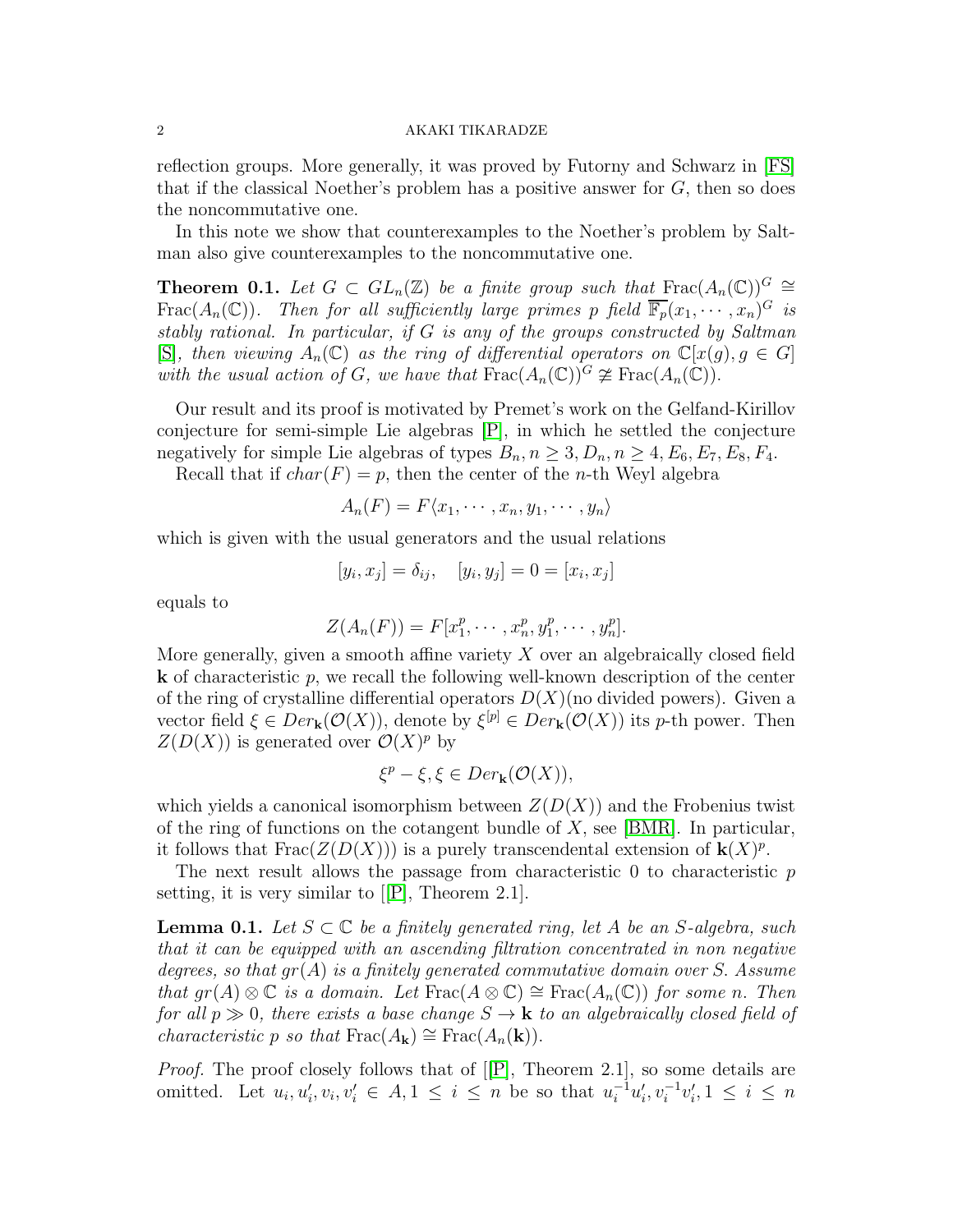generate  $Frac(A)$  and

$$
[u_i^{-1}u'_i, v_i^{-1}v'_i] = \delta_{ij}.
$$

After getting rid of all denominators, we may construct nonzero elements  $y_1, \dots, y_l \in$ A and noncommutative polynomials  $\phi_j$ ,  $1 \leq j \leq k$  such that the above statements are equivalent to

$$
\phi_j(y_1,\cdots,y_l)=0, 1\leq j\leq k.
$$

Now it easily follows that for any large enough prime  $p$  there exists a base change  $S \to \mathbf{k}$  to an algebraically closed field of characteristic p, such that  $gr(A) \otimes_S \mathbf{k}$ and hence  $A_{\mathbf{k}}$  is a domain and images of  $u_i^{-1}u_i'$  $v_i^{\prime}, v_i^{-1}v_i^{\prime}$  $i, 1 \leq i \leq n$  satisfy relations of the Weyl algebra and generate  $Frac(A_k)$ .

We also need the following result.

<span id="page-2-3"></span>**Lemma 0.2.** Let  $G \subset GL_n(F)$  be a finite group, F algebraically closed field of characteristic p. Then  $Z(\text{Frac}(A_n(F))^G) = Z(\text{Frac}(A_n(F)))$  is a purely transcendental extension on  $F(x_1^p)$  $_{1}^{p},\cdots,x_{n}^{p})^{G}.$ 

*Proof.* Since G acts on  $\text{Frac}(A_n(F))$  by outer automorphisms, it follows from standard results about fixed rings (see for example[[\[M\]](#page-3-4), Corollary 6.17]) that

$$
Z(\operatorname{Frac}(A_n(F))^G) = (Z(Frac(A_n(F)))^G.
$$

Let  $h^{reg} \subset F^n$  denote the open locus of points with trivial stabilizer in G. Thus,  $Frac(A_n(F)) = Frac(D(h^{reg}))$ , so  $Frac(A_n(F))^G = Frac(D(h^{reg})^G)$ . Also, since G acts freely on  $h^{reg}$ , we have  $D(h^{reg})^G = D(h^{reg}/G)$ . Hence,

$$
Z(\operatorname{Frac}(A_n(F))^G) = \operatorname{Frac}(Z(D(h^{reg}/G))
$$

is a purely transcendental extension of

$$
F(h^{reg}/G)^p = F(x_1^p, \dots, x_n^p)^G.
$$

*Proof of Theorem [0.1.](#page-1-0)* Assume that  $\text{Frac}(A_n(\mathbb{C}))^G \cong \text{Frac}(A_n(\mathbb{C}))$ . It follows from Lemma [0.1](#page-1-1) that for all  $p \gg 0$  and algebraically closed field F of characteristic p, we have

$$
Z(\operatorname{Frac}(A_n(F))^G) \cong Z(\operatorname{Frac}(A_n(F))) = F(x_i^p, y_i^p, 1 \le i \le n).
$$

But by Lemma [0.2](#page-2-3)  $Z(\text{Frac}(A_n(F)^G)$  is a purely transcendental extension of  $F(x_i^p)$  $i<sup>p</sup>, 1 \leq i \leq n$ <sup>G</sup>. Hence we conclude that  $F(x_i, 1 \leq i \leq n)$ <sup>G</sup> is stably rational.

## **REFERENCES**

<span id="page-2-0"></span>[AD] J. Alev, F. Dumas, Operateurs differentiels invariants et probleme de Noether. In: Bernstein, J., Hinich, V., Melnikov, A. (eds.) Studies in Lie Theory. Birkhauser, Boston (2006) [BMR] R. Bezrukavnikov, I. Mirkovic, D. Rumynin, Localization of modules for a semisimple

<span id="page-2-2"></span>Lie algebra in prime characteristic, Ann. of Math. (2) 167 (2008), no. 3, 945–991.

<span id="page-2-1"></span>[EFOS] F. Eshmatov, V. Futorny, S. Ovsienko, J. Schwarz, Noncommutative Noether's problem for complex reflection groups, Proc. Amer. Math. Soc. 145 (2017), no. 12, 5043–5052.